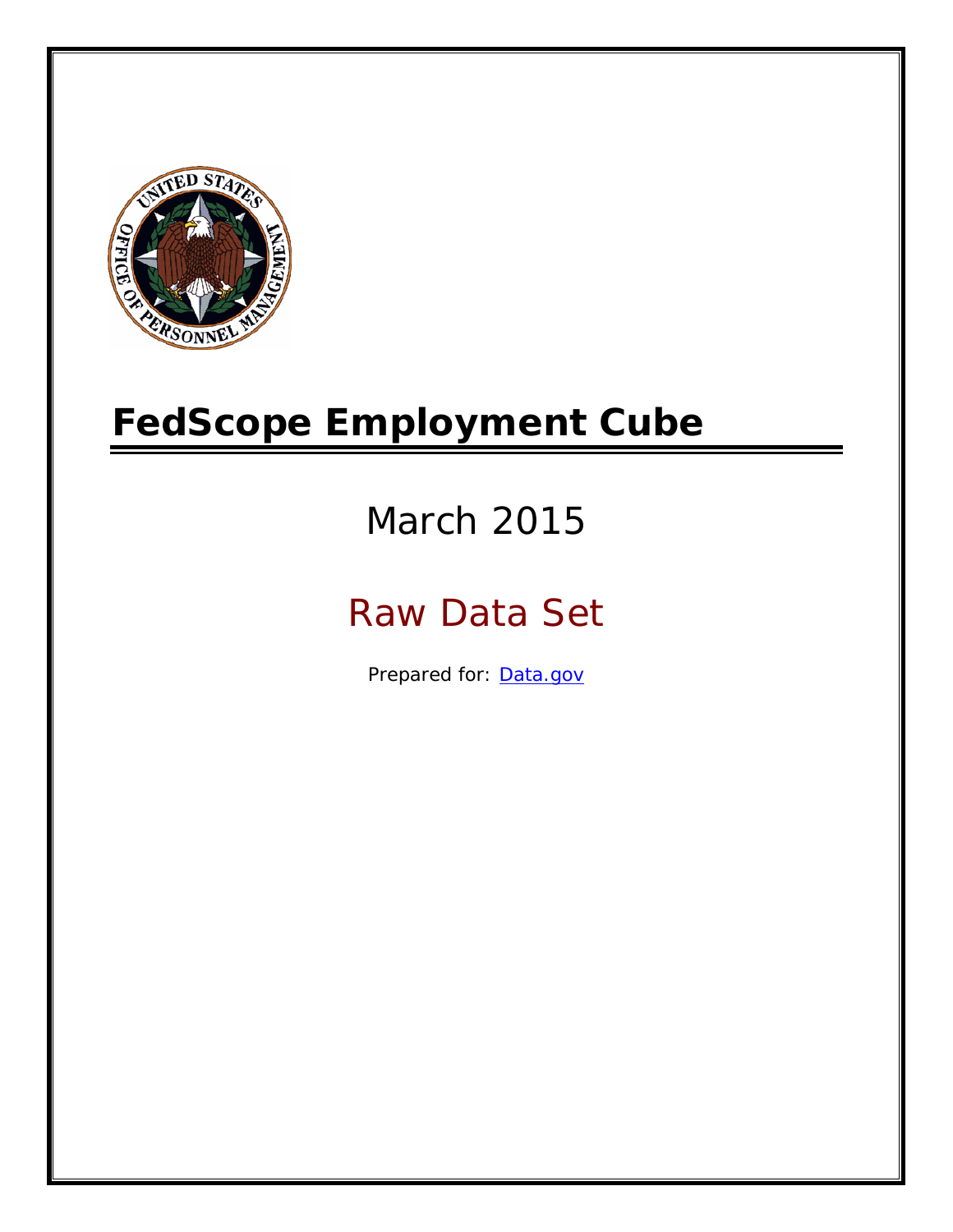

# **Table of Contents**

| $\mathbf{1}$   |      | <b>OVERVIEW</b>                                | 3              |
|----------------|------|------------------------------------------------|----------------|
|                | 1.1  | Purpose                                        | 3              |
|                | 1.2  | <b>Scope</b>                                   | 3              |
| $\overline{2}$ |      | <b>RAW DATA SET FILE</b>                       | 3              |
|                | 2.1  | <b>FACTDATA</b>                                | 3              |
| 3              |      | <b>DIMENSION TRANSLATIONS FILES</b>            | 5              |
|                | 3.1  | Agency                                         | 5              |
|                | 3.2  | Location                                       | 6              |
|                | 3.3  | Age                                            | 6              |
|                | 3.4  | <b>Education Level</b>                         | $\overline{7}$ |
|                | 3.5  | <b>General Schedule &amp; Equivalent Grade</b> | 8              |
|                | 3.6  | <b>Length of Service</b>                       | 8              |
|                | 3.7  | Occupation                                     | 9              |
|                | 3.8  | <b>Occupation Category</b>                     | 9              |
|                | 3.9  | Pay Plan & Grade                               | 10             |
|                | 3.10 | <b>Salary Level</b>                            | 10             |
|                | 3.11 | <b>STEM Occupations</b>                        | 11             |
|                |      | 3.12 Supervisory Status                        | 11             |
|                |      | 3.13 Type of Appointment                       | 12             |
|                |      | 3.14 Work Schedule                             | 12             |
|                | 3.15 | <b>Work Status</b>                             | 13             |
|                |      | 3.16 Date                                      | 13             |
|                |      | 3.17 Employment                                | 14             |
|                |      | 3.18 Average Salary                            | 14             |
|                | 3.19 | <b>Average Length of Service</b>               | 14             |
| $\overline{4}$ |      | <b>DATA DEFINITIONS</b>                        | 15             |
|                | 4.1  | Agency                                         | 15             |
|                | 4.2  | Location                                       | 15             |
|                | 4.3  | Age                                            | 15             |
|                | 4.4  | <b>Education Level</b>                         | 15             |
|                | 4.5  | <b>General Schedule &amp; Equivalent Grade</b> | 15             |
|                | 4.6  | <b>Length of Service</b>                       | 15             |
|                | 4.7  | Occupation                                     | 15             |
|                | 4.8  | <b>Occupation Category</b>                     | 15             |
|                | 4.9  | Pay Plan & Grade                               | 16             |
|                | 4.10 | <b>Salary Level</b>                            | 16             |
|                | 4.11 | <b>STEM Occupations</b>                        | 16             |
|                | 4.12 | <b>Supervisory Status</b>                      | 16             |
|                | 4.13 | <b>Type of Appointment</b>                     | 16             |
|                | 4.14 | <b>Work Schedule</b>                           | 16             |

Source: FedScope (https://www.fedscope.opm.gov/) 1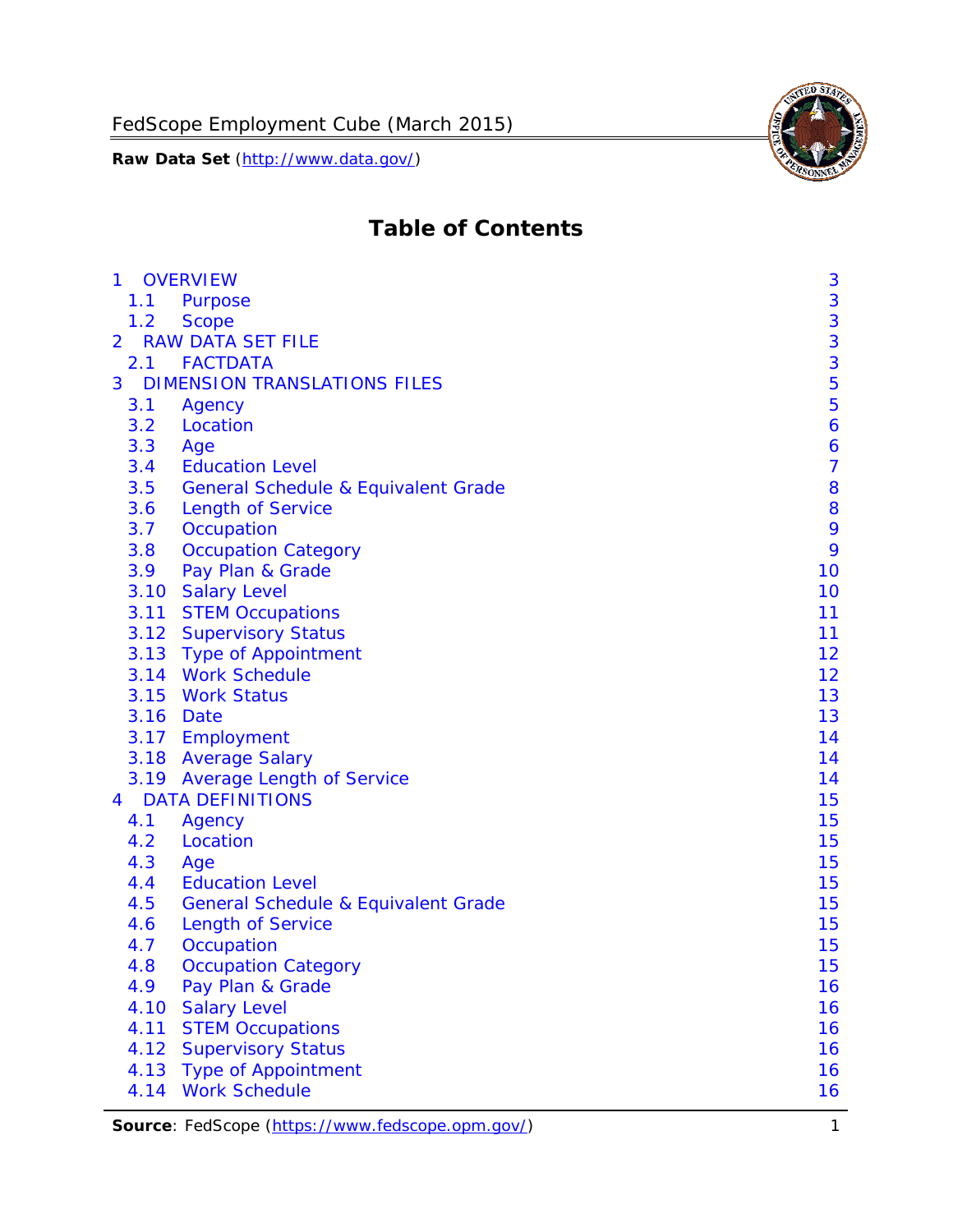FedScope Employment Cube (March 2015)

**Raw Data Set** (http://www.data.gov/)

|               | 4.15 Work Status                                    | 16 |
|---------------|-----------------------------------------------------|----|
|               | 4.16 Date                                           | 16 |
|               | 4.17 Employment                                     | 17 |
|               | 4.18 Average Salary                                 | 17 |
|               | 4.19 Average Length of Service                      | 17 |
|               | 5 APPENDIX                                          | 18 |
| 5.1           | SAS Program to Read Raw Data Sets for Data Analysis | 18 |
| $5.2^{\circ}$ | <b>FedScope General Public Web Site</b>             | 18 |

# **Listing of Tables**

| Table 2.1: FACTDATA.TXT Record Layout   | 4  |
|-----------------------------------------|----|
| Table 3.1: DTagy.txt Record Layout      | 5  |
| Table 3.2: DTloc.txt Record Layout      | 6  |
| Table 3.3: DTagelvl.txt Record Layout   | 6  |
| Table 3.4: DTedlvl.txt Record Layout    | 7  |
| Table 3.5: DTgsegrd.txt Record Layout   | 8  |
| Table 3.6: DTIoslyl.txt Record Layout   | 8  |
| Table 3.7: DTocc.txt Record Layout      | 9  |
| Table 3.8: DTpatco.txt Record Layout    | 9  |
| Table 3.9: DTppgrd.txt Record Layout    | 10 |
| Table 3.10: DTsallvl.txt Record Layout  | 10 |
| Table 3.11: DTstemocc.txt Record Layout | 11 |
| Table 3.12: DTsuper.txt Record Layout   | 11 |
| Table 3.13: DTtoa.txt Record Layout     | 12 |
| Table 3.14: DTwrksch.txt Record Layout  | 12 |
| Table 3.15: DTwkstat.txt Record Layout  | 13 |
| Table 3.16: DTdate.txt Record Layout    | 13 |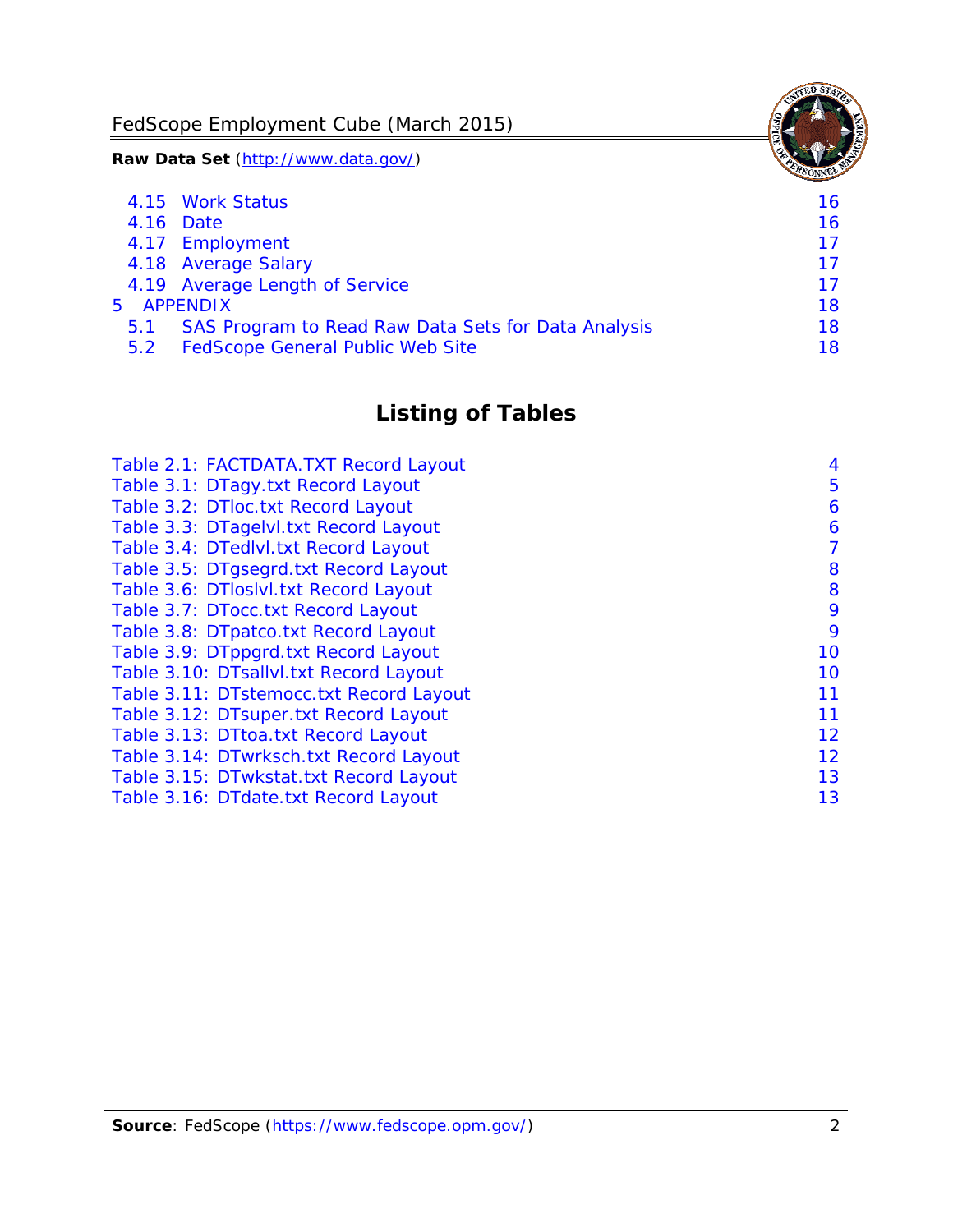

# <span id="page-3-0"></span>**1 OVERVIEW**

#### *1.1 Purpose*

<span id="page-3-1"></span>The purpose of this raw data set is to increase public access to high value, machine readable datasets generated by the U.S. Office of Personnel Management. The FedScope Employment Cube data sets are available via [Data.gov](http://www.data.gov/).

#### <span id="page-3-2"></span>*1.2 Scope*

The scope of this raw data set includes data elements used in the creation of the FedScope Employment Cube [\(https://www.fedscope.opm.gov/\)](https://www.fedscope.opm.gov/). **NOTE**: Starting in FY 2010, the OPM Statistical Data Mart (SDM) is the source for all FedScope data. The SDM is processed data from the Enterprise Human Resources Integration (EHRI) data warehouse. Data is processed on a quarterly basis (i.e. March, June, September and December).

# <span id="page-3-3"></span>**2 RAW DATA SET FILE**

# <span id="page-3-4"></span>*2.1 FACTDATA*

This "**delimited**" (comma separated value (**CSV**)) raw data set provides employee population data as of March 2015. Each column value is separated by a "**comma**" from the next column's value and each row starts a new record. Each record contains 20 data elements. The record layout for FACTDATA.TXT is depicted in [Table 2.1](#page-4-1) below: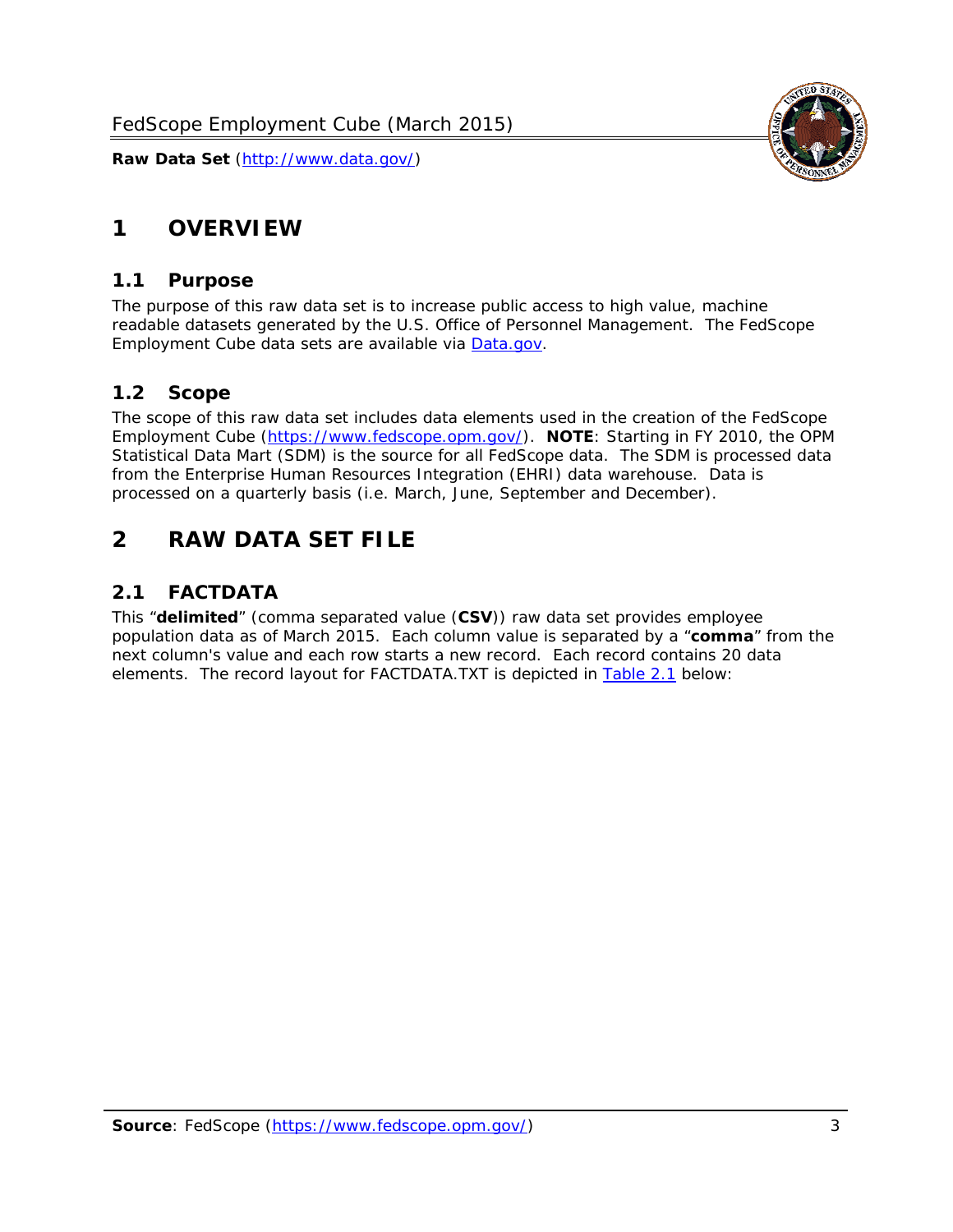

<span id="page-4-1"></span><span id="page-4-0"></span>

| <b>Data</b><br><b>Column</b> | <b>DATA ELEMENT NAME</b>            | <b>CSV</b><br><b>Column</b><br><b>Name</b> | <b>CSV</b><br><b>Column</b><br>Format |
|------------------------------|-------------------------------------|--------------------------------------------|---------------------------------------|
|                              | Agency                              | <b>AGYSUB</b>                              | <b>TEXT</b>                           |
| $\overline{2}$               | Location                            | LOC.                                       | <b>TEXT</b>                           |
| 3                            | Age                                 | <b>AGELVL</b>                              | <b>TEXT</b>                           |
| 4                            | <b>Education Level</b>              | <b>EDLVL</b>                               | <b>TEXT</b>                           |
| 5                            | General Schedule & Equivalent Grade | <b>GSEGRD</b>                              | <b>TEXT</b>                           |
| 6                            | Length of Service                   | <b>LOSLVL</b>                              | <b>TEXT</b>                           |
| 7                            | Occupation                          | OCC                                        | <b>TEXT</b>                           |
| 8                            | Occupation Category                 | <b>PATCO</b>                               | <b>TEXT</b>                           |
| 9                            | Pay Plan & Grade                    | <b>PPGRD</b>                               | <b>TEXT</b>                           |
| 10                           | Salary Level                        | <b>SALLVL</b>                              | <b>TEXT</b>                           |
| 11                           | <b>STEM Occupations</b>             | <b>STEMOCC</b>                             | <b>TEXT</b>                           |
| 12                           | <b>Supervisory Status</b>           | <b>SUPERVIS</b>                            | <b>TEXT</b>                           |
| 13                           | Type of Appointment                 | <b>TOA</b>                                 | <b>TEXT</b>                           |
| 14                           | Work Schedule                       | <b>WORKSCH</b>                             | <b>TEXT</b>                           |
| 15                           | <b>Work Status</b>                  | WORKSTAT                                   | <b>TEXT</b>                           |
| 16                           | Date (e.g. 201503)                  | <b>DATECODE</b>                            | <b>TEXT</b>                           |
| 17                           | Employment                          | <b>EMPLOYMENT</b>                          | <b>NUMERIC</b>                        |
| 18                           | Average Salary                      | <b>SALARY</b>                              | <b>NUMERIC</b>                        |
| 19                           | Average Length of Service           | LOS                                        | <b>NUMERIC</b>                        |
|                              | <b>Total Records: 2,042,528</b>     |                                            |                                       |

#### **Table 2.1: FACTDATA.TXT Record Layout**

**NOTE**: If importing this table (data set) into Excel, change the "column data format" for columns 1-17 from "General" to "Text". Columns 18-20 can be imported as "General" data format. In Excel, the "General" data format converts numeric values to numbers. Columns 1-17 are TEXT fields; Columns 18-20 are NUMERIC fields.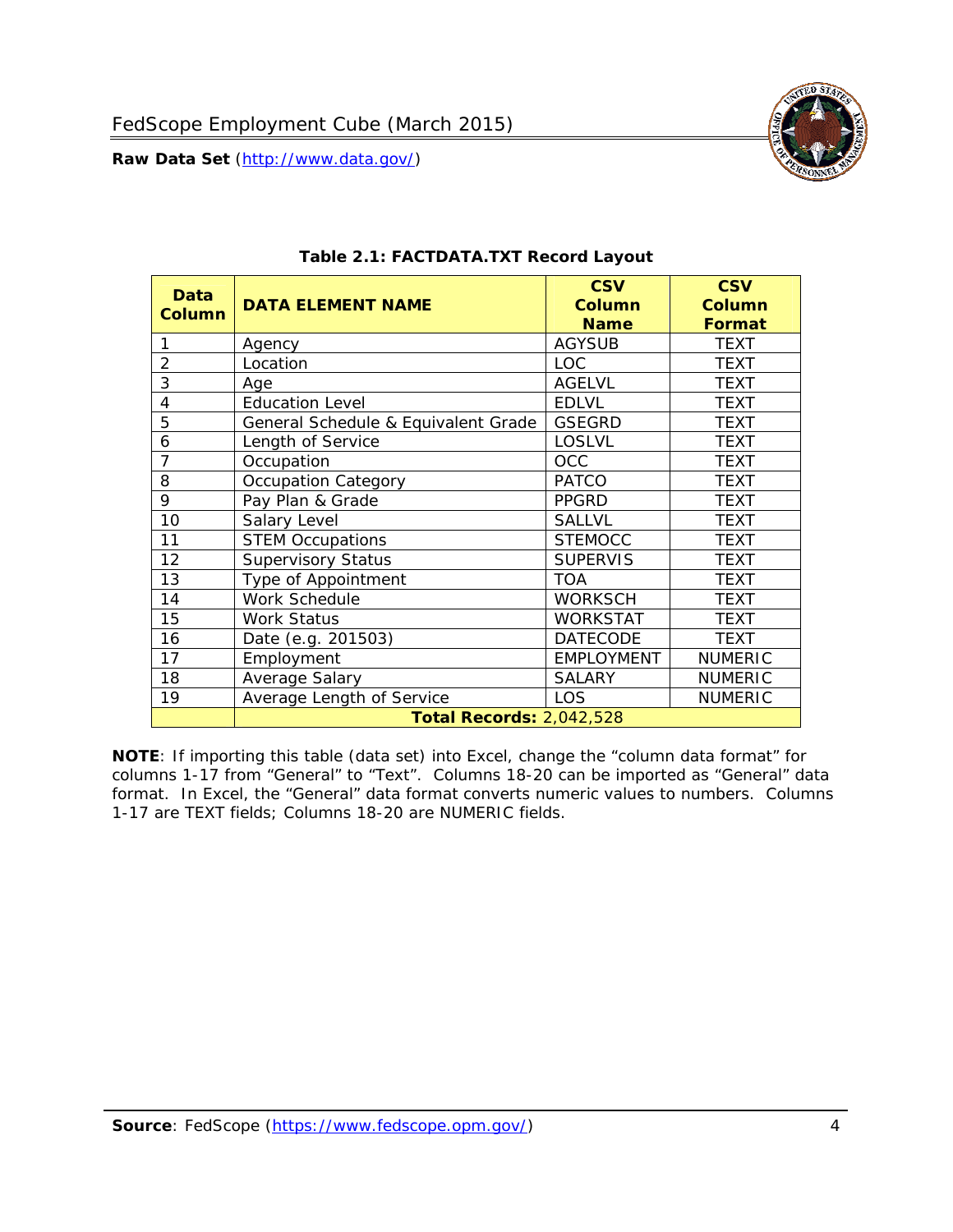

# <span id="page-5-0"></span>**3 DIMENSION TRANSLATIONS FILES**

### <span id="page-5-1"></span>*3.1 Agency*

<span id="page-5-3"></span><span id="page-5-2"></span>This "**delimited**" (comma separated value (**CSV**)) data file provides translations for the agency data element contained in the employee population data file (FACTDATA.TXT). See [Table 2.1.](#page-4-1) Each column value is separated by a "**comma**" from the next column's value and each row starts a new record. Each record contains 6 data elements. The record layout for DTagy.txt is depicted in **Table 3.1** below:

| Data<br><b>Column</b>     | <b>DATA ELEMENT NAME</b>       | <b>CSV</b><br><b>Column</b><br><b>Name</b> | <b>CSV</b><br>Column<br><b>Format</b> |
|---------------------------|--------------------------------|--------------------------------------------|---------------------------------------|
|                           | Agency Type                    | <b>AGYTYP</b>                              | <b>TEXT</b>                           |
| 2                         | <b>Agency Type Translation</b> | <b>AGYTYPT</b>                             | <b>TEXT</b>                           |
| 3                         | Agency                         | AGY                                        | <b>TEXT</b>                           |
|                           | <b>Agency Translation</b>      | <b>AGYT</b>                                | <b>TEXT</b>                           |
| -5                        | Agency Sub element             | <b>AGYSUB</b>                              | <b>TEXT</b>                           |
|                           | Agency Sub element Translation | <b>AGYSUBT</b>                             | <b>TEXT</b>                           |
| <b>Total Records: 530</b> |                                |                                            |                                       |

#### **Table 3.1: DTagy.txt Record Layout**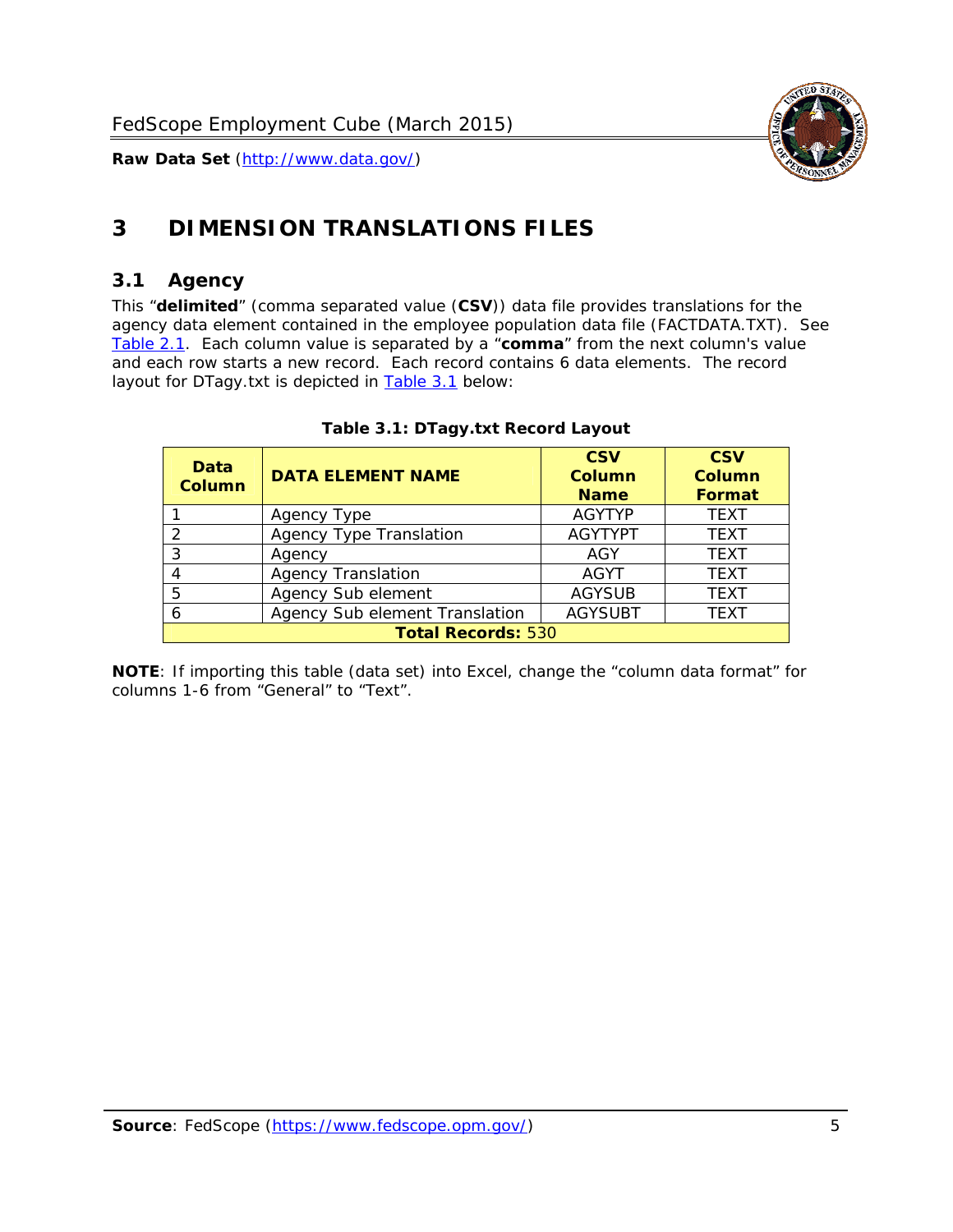

## <span id="page-6-0"></span>*3.2 Location*

<span id="page-6-4"></span><span id="page-6-2"></span>This "**delimited**" (comma separated value (**CSV**)) data file provides translations for the location data element contained in the employee population data file (FACTDATA.TXT). See [Table 2.1.](#page-4-1) Each column value is separated by a "**comma**" from the next column's value and each row starts a new record. Each record contains 4 data elements. The record layout for DTloc.txt is depicted in [Table 3.2](#page-6-4) below:

| Data<br><b>Column</b>     | <b>DATA ELEMENT NAME</b>         | <b>CSV</b><br><b>Column</b><br><b>Name</b> | <b>CSV</b><br><b>Column</b><br><b>Format</b> |
|---------------------------|----------------------------------|--------------------------------------------|----------------------------------------------|
|                           | Location Type                    | <b>LOCTYP</b>                              | <b>TEXT</b>                                  |
|                           | Location Type Translation        | <b>LOCTYPT</b>                             | <b>TFXT</b>                                  |
| ົ                         | State/Country                    | LOC.                                       | <b>TEXT</b>                                  |
|                           | <b>State/Country Translation</b> | LOCT                                       | <b>TFXT</b>                                  |
| <b>Total Records: 226</b> |                                  |                                            |                                              |

#### **Table 3.2: DTloc.txt Record Layout**

**NOTE**: If importing this table (data set) into Excel, change the "column data format" for columns 1-4 from "General" to "Text".

#### <span id="page-6-1"></span>*3.3 Age*

<span id="page-6-5"></span><span id="page-6-3"></span>This "**delimited**" (comma separated value (**CSV**)) data file provides translations for the age data element contained in the employee population data file (FACTDATA.TXT). See [Table](#page-4-1) [2.1](#page-4-1). Each column value is separated by a "**comma**" from the next column's value and each row starts a new record. Each record contains 2 data elements. The record layout for DTagelvl.txt is depicted in **[Table 3.3](#page-6-5)** below:

| Data<br><b>Column</b>    | <b>DATA ELEMENT NAME</b> | <b>CSV</b><br>Column<br><b>Name</b> | <b>CSV</b><br>Column<br><b>Format</b> |
|--------------------------|--------------------------|-------------------------------------|---------------------------------------|
|                          | Aae                      | AGFI VI                             | TFXT                                  |
|                          | Age Translation          | AGFI VI T                           | TFXT                                  |
| <b>Total Records: 12</b> |                          |                                     |                                       |

#### **Table 3.3: DTagelvl.txt Record Layout**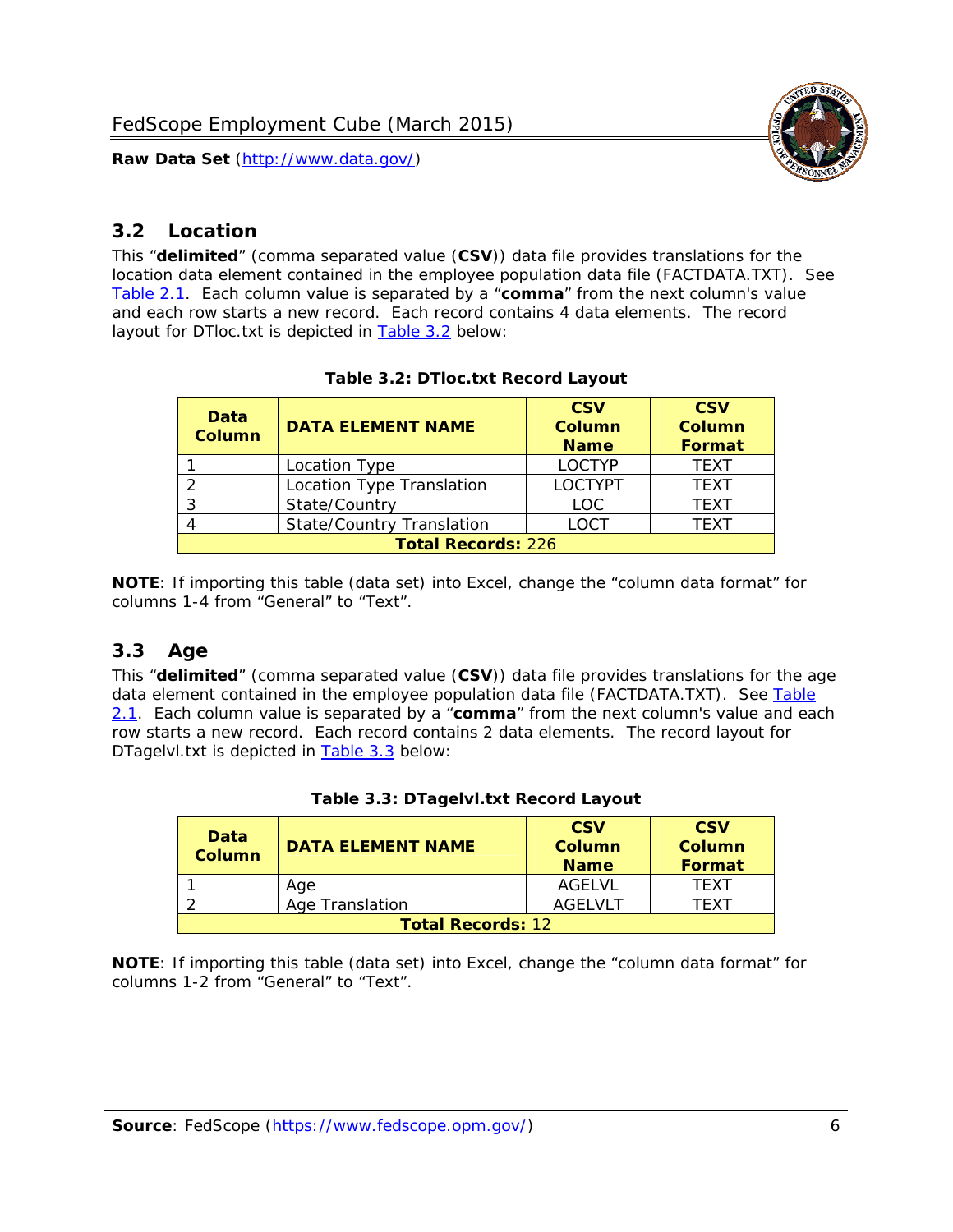

## <span id="page-7-0"></span>*3.4 Education Level*

<span id="page-7-2"></span><span id="page-7-1"></span>This "**delimited**" (comma separated value (**CSV**)) data file provides translations for the education level data element contained in the employee population data file (FACTDATA.TXT). See [Table 2.1](#page-4-1). Each column value is separated by a "**comma**" from the next column's value and each row starts a new record. Each record contains 4 data elements. The record layout for DTedlvl.txt is depicted in [Table 3.4](#page-7-2) below:

| Data<br><b>Column</b>    | <b>DATA ELEMENT NAME</b>                | <b>CSV</b><br><b>Column</b><br><b>Name</b> | <b>CSV</b><br><b>Column</b><br><b>Format</b> |
|--------------------------|-----------------------------------------|--------------------------------------------|----------------------------------------------|
|                          | <b>Education Level Type</b>             | <b>EDLVLTYP</b>                            | <b>TEXT</b>                                  |
|                          | <b>Education Level Type Translation</b> | <b>EDLVLTYPT</b>                           | <b>TEXT</b>                                  |
|                          | <b>Education Level</b>                  | <b>EDLVL</b>                               | <b>TEXT</b>                                  |
|                          | <b>Education Level Translation</b>      | <b>EDLVLT</b>                              | <b>TEXT</b>                                  |
| <b>Total Records: 24</b> |                                         |                                            |                                              |

#### **Table 3.4: DTedlvl.txt Record Layout**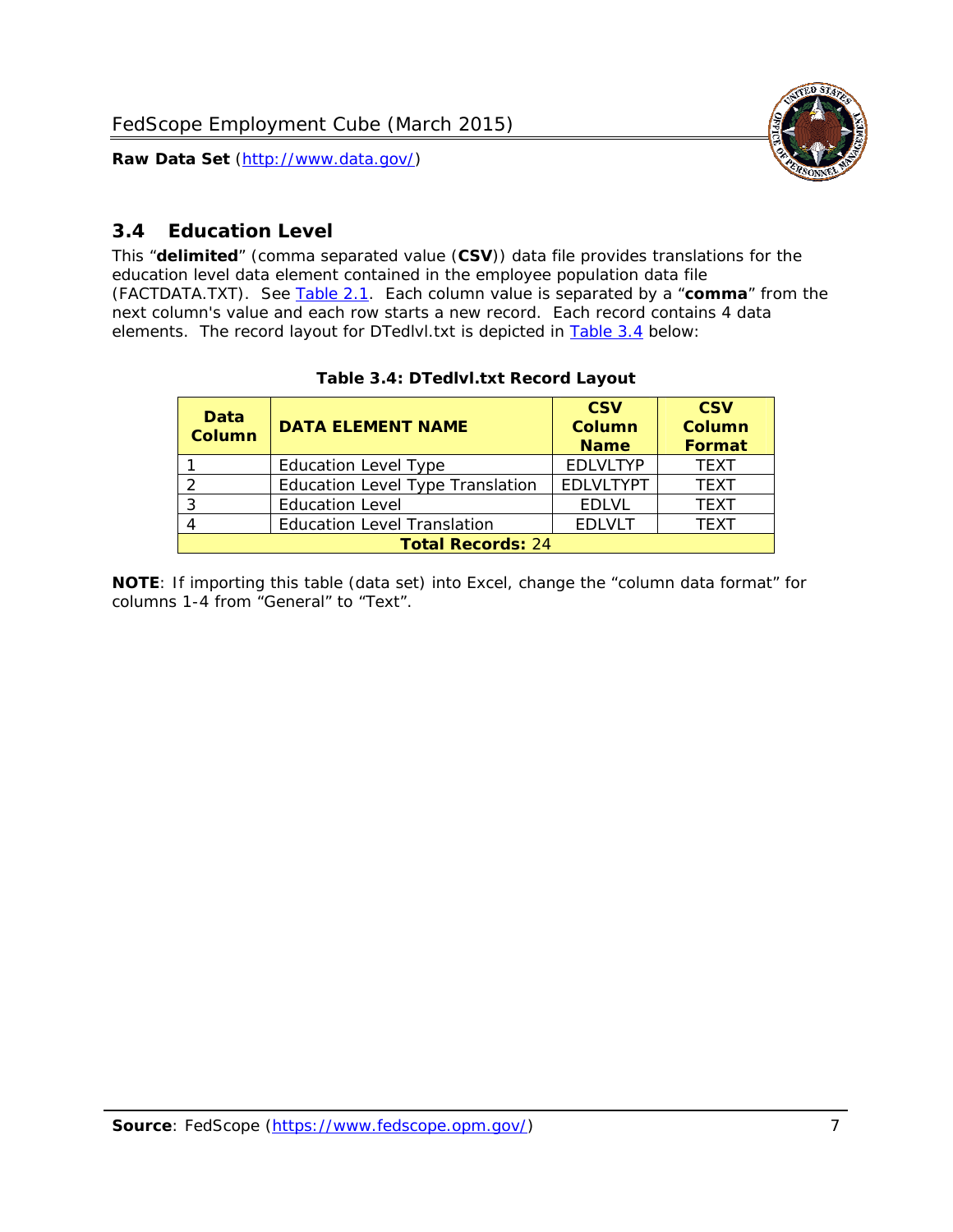

### <span id="page-8-0"></span>*3.5 General Schedule & Equivalent Grade*

This "**delimited**" (comma separated value (**CSV**)) data file provides translations for the general schedule & equivalent grade data element contained in the employee population data file (FACTDATA.TXT). See [Table 2.1](#page-4-1). Each column value is separated by a "**comma**" from the next column's value and each row starts a new record. Each record contains 1 data element. The record layout for DTgsegrd.txt is depicted in [Table 3.5](#page-8-4) below:

#### **Table 3.5: DTgsegrd.txt Record Layout**

<span id="page-8-4"></span><span id="page-8-2"></span>

| Data<br>Column           | DATA FI FMFNT NAMF                  | <b>CSV</b><br>Column<br><b>Name</b> | <b>CSV</b><br>Column<br>Format |
|--------------------------|-------------------------------------|-------------------------------------|--------------------------------|
|                          | General Schedule & Equivalent Grade | GSEGRD                              | TFXT                           |
| <b>Total Records: 17</b> |                                     |                                     |                                |

**NOTE**: If importing this table (data set) into Excel, change the "column data format" for column 1-from "General" to "Text".

#### <span id="page-8-1"></span>*3.6 Length of Service*

<span id="page-8-5"></span><span id="page-8-3"></span>This "**delimited**" (comma separated value (**CSV**)) data file provides translations for the length of service data element contained in the employee population data file (FACTDATA.TXT). See [Table 2.1](#page-4-1). Each column value is separated by a "**comma**" from the next column's value and each row starts a new record. Each record contains 2 data elements. The record layout for DTloslvl.txt is depicted in [Table 3.6](#page-8-5) below:

| Data<br><b>Column</b>    | <b>DATA ELEMENT NAME</b>      | <b>CSV</b><br><b>Column</b><br><b>Name</b> | <b>CSV</b><br>Column<br>Format |  |
|--------------------------|-------------------------------|--------------------------------------------|--------------------------------|--|
|                          | Length of Service             | LOSLVL                                     | TFXT                           |  |
|                          | Length of Service Translation | LOSI VLT                                   | TFXT                           |  |
| <b>Total Records: 11</b> |                               |                                            |                                |  |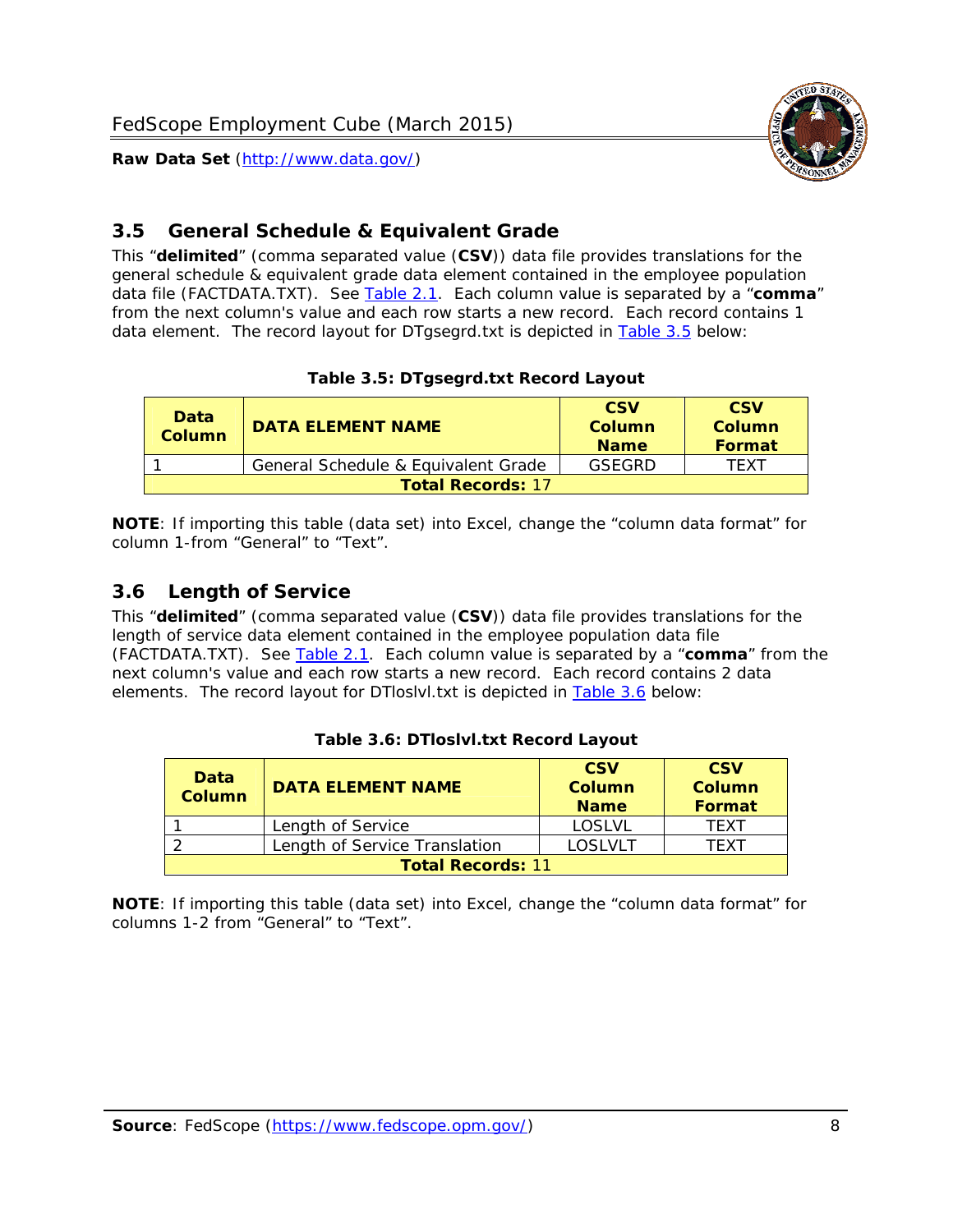

### <span id="page-9-0"></span>*3.7 Occupation*

<span id="page-9-4"></span>This "**delimited**" (comma separated value (**CSV**)) data file provides translations for the occupation data element contained in the employee population data file (FACTDATA.TXT). See [Table 2.1](#page-4-1). Each column value is separated by a "**comma**" from the next column's value and each row starts a new record. Each record contains 6 data elements. The record layout for DTocc.txt is depicted in [Table 3.7](#page-9-4) below:

<span id="page-9-2"></span>

| Data<br><b>Column</b>     | <b>DATA ELEMENT NAME</b>      | <b>CSV</b><br>Column<br><b>Name</b> | <b>CSV</b><br><b>Column</b><br><b>Format</b> |
|---------------------------|-------------------------------|-------------------------------------|----------------------------------------------|
|                           | Occupation Type               | <b>OCCTYP</b>                       | <b>TEXT</b>                                  |
|                           | Occupation Type Translation   | <b>OCCTYPT</b>                      | <b>TEXT</b>                                  |
| 3                         | <b>Occupation Family</b>      | <b>OCCFAM</b>                       | <b>TEXT</b>                                  |
|                           | Occupation Family Translation | <b>OCCFAMT</b>                      | <b>TEXT</b>                                  |
| 5                         | Occupation                    | <b>OCC</b>                          | <b>TEXT</b>                                  |
|                           | <b>Occupation Translation</b> | <b>OCCT</b>                         | <b>TEXT</b>                                  |
| <b>Total Records: 682</b> |                               |                                     |                                              |

#### **Table 3.7: DTocc.txt Record Layout**

**NOTE**: If importing this table (data set) into Excel, change the "column data format" for columns 1-6 from "General" to "Text".

#### <span id="page-9-1"></span>*3.8 Occupation Category*

<span id="page-9-5"></span>This "**delimited**" (comma separated value (**CSV**)) data file provides translations for the occupation category data element contained in the employee population data file (FACTDATA.TXT). See [Table 2.1](#page-4-1). Each column value is separated by a "**comma**" from the next column's value and each row starts a new record. Each record contains 2 data elements. The record layout for DTpatco.txt is depicted in [Table 3.8](#page-9-5) below:

<span id="page-9-3"></span>

| Data<br><b>Column</b>   | <b>DATA ELEMENT NAME</b>        | <b>CSV</b><br>Column<br><b>Name</b> | <b>CSV</b><br>Column<br>Format |  |
|-------------------------|---------------------------------|-------------------------------------|--------------------------------|--|
|                         | <b>Occupation Category</b>      | <b>PATCO</b>                        | <b>TFXT</b>                    |  |
|                         | Occupation Category Translation | <b>PATCOT</b>                       | TFXT                           |  |
| <b>Total Records: 7</b> |                                 |                                     |                                |  |

|  |  | Table 3.8: DTpatco.txt Record Layout |  |  |
|--|--|--------------------------------------|--|--|
|--|--|--------------------------------------|--|--|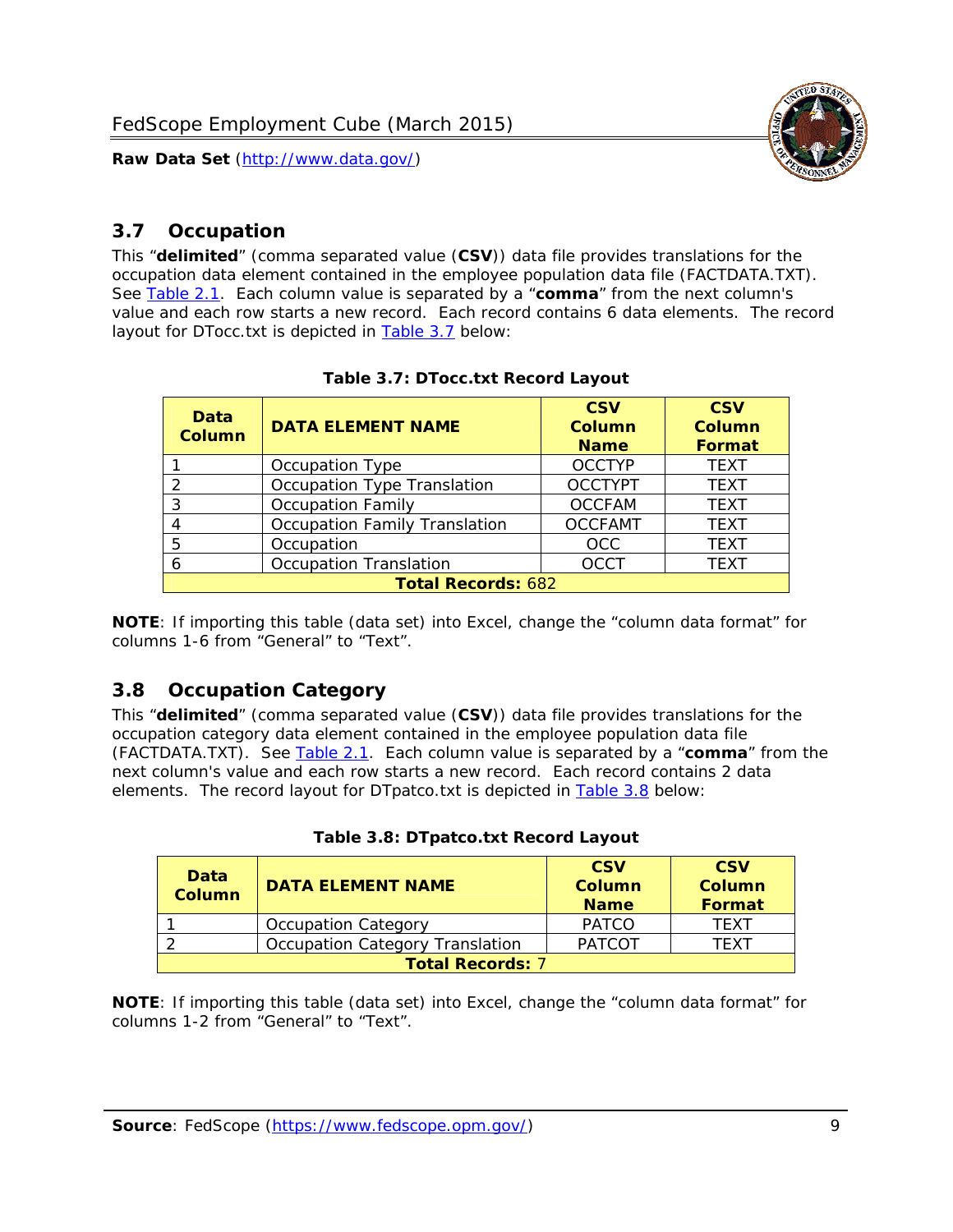

## <span id="page-10-0"></span>*3.9 Pay Plan & Grade*

<span id="page-10-4"></span>This "**delimited**" (comma separated value (**CSV**)) data file provides translations for the pay plan & grade data element contained in the employee population data file (FACTDATA.TXT). See [Table 2.1](#page-4-1). Each column value is separated by a "**comma**" from the next column's value and each row starts a new record. Each record contains 7 data elements. The record layout for DTppgrd.txt is depicted in **Table 3.9** below:

<span id="page-10-2"></span>

| Data<br><b>Column</b>       | <b>DATA ELEMENT NAME</b>   | <b>CSV</b><br>Column<br><b>Name</b> | <b>CSV</b><br>Column<br><b>Format</b> |  |
|-----------------------------|----------------------------|-------------------------------------|---------------------------------------|--|
|                             | Pay Plan Type              | <b>PPTYP</b>                        | <b>TEXT</b>                           |  |
| $\mathcal{P}$               | Pay Plan Type Translation  | <b>PPTYPT</b>                       | <b>TEXT</b>                           |  |
| 3                           | Pay Plan Group             | <b>PPGROUP</b>                      | <b>TEXT</b>                           |  |
|                             | Pay Plan Group Translation | <b>PPGROUPT</b>                     | <b>TEXT</b>                           |  |
| 5                           | Pay Plan                   | <b>PAYPLAN</b>                      | <b>TEXT</b>                           |  |
| 6                           | Pay Plan Translation       | PAYPLANT                            | <b>TEXT</b>                           |  |
|                             | Pay Plan & Grade           | <b>PPGRD</b>                        | <b>TEXT</b>                           |  |
| <b>Total Records: 1,012</b> |                            |                                     |                                       |  |

#### **Table 3.9: DTppgrd.txt Record Layout**

**NOTE**: If importing this table (data set) into Excel, change the "column data format" for columns 1-7 from "General" to "Text".

# <span id="page-10-1"></span>*3.10 Salary Level*

<span id="page-10-5"></span><span id="page-10-3"></span>This "**delimited**" (comma separated value (**CSV**)) data file provides translations for the salary level data element contained in the employee population data file (FACTDATA.TXT). See [Table 2.1](#page-4-1). Each column value is separated by a "**comma**" from the next column's value and each row starts a new record. Each record contains 2 data elements. The record layout for DTsallvl.txt is depicted in [Table 3.10](#page-10-5) below:

| <b>Data</b><br>Column    | <b>DATA ELEMENT NAME</b>        | <b>CSV</b><br>Column<br><b>Name</b> | <b>CSV</b><br>Column<br><b>Format</b> |
|--------------------------|---------------------------------|-------------------------------------|---------------------------------------|
|                          | Salary Level                    | <b>SALLVL</b>                       | TFXT                                  |
|                          | <b>Salary Level Translation</b> | SAI I VI T                          | TEXT                                  |
| <b>Total Records: 19</b> |                                 |                                     |                                       |

| Table 3.10: DTsallvl.txt Record Layout |
|----------------------------------------|
|----------------------------------------|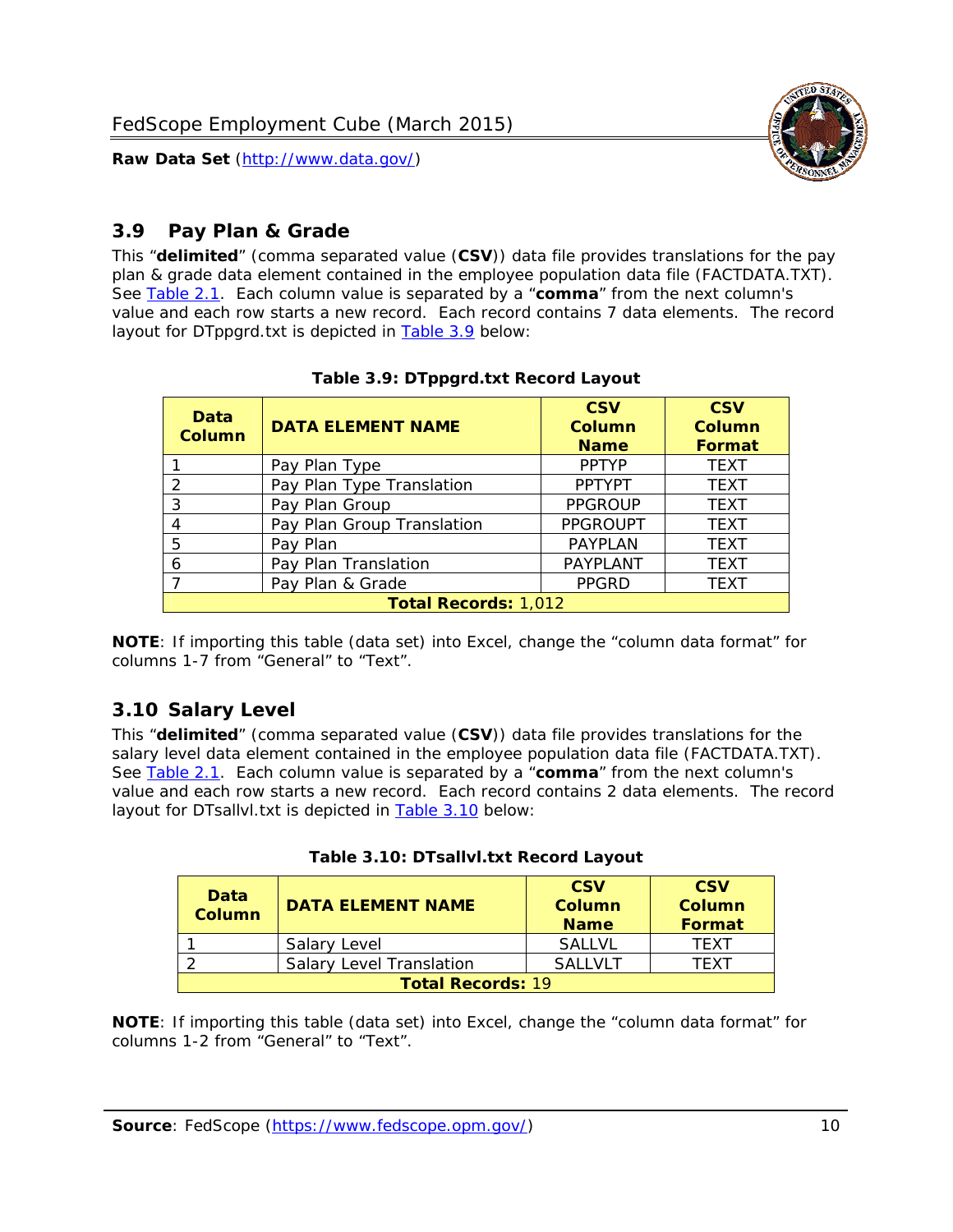

### <span id="page-11-0"></span>*3.11 STEM Occupations*

<span id="page-11-4"></span>This "**delimited**" (comma separated value (**CSV**)) data file provides translations for the STEM occupations data element contained in the employee population data file (FACTDATA.TXT). See [Table 2.1](#page-4-1). Each column value is separated by a "**comma**" from the next column's value and each row starts a new record. Each record contains 6 data elements. The record layout for DTstemocc.txt is depicted in [Table 3.11](#page-11-4) below:

<span id="page-11-2"></span>

| <b>Data</b><br><b>Column</b> | <b>DATA ELEMENT NAME</b>                     | <b>CSV</b><br><b>Column</b><br><b>Name</b> | <b>CSV</b><br><b>Column</b><br>Format |  |  |
|------------------------------|----------------------------------------------|--------------------------------------------|---------------------------------------|--|--|
|                              | <b>STEM Occupation Aggregate</b>             | <b>STEMAGG</b>                             | <b>TEXT</b>                           |  |  |
|                              | <b>STEM Occupation Aggregate Translation</b> | <b>STEMAGGT</b>                            | <b>TEXT</b>                           |  |  |
| 3                            | <b>STEM Occupation Type</b>                  | <b>STEMTYP</b>                             | <b>TFXT</b>                           |  |  |
|                              | <b>STEM Occupation Type Translation</b>      | <b>STEMTYPT</b>                            | <b>TEXT</b>                           |  |  |
| 5                            | <b>STEM Occupation</b>                       | <b>STEMOCC</b>                             | <b>TEXT</b>                           |  |  |
|                              | <b>STEM Occupation Translation</b>           | <b>STEMOCCT</b>                            | <b>TEXT</b>                           |  |  |
| <b>Total Records: 69</b>     |                                              |                                            |                                       |  |  |

#### **Table 3.11: DTstemocc.txt Record Layout**

**NOTE**: If importing this table (data set) into Excel, change the "column data format" for columns 1-6 from "General" to "Text".

# <span id="page-11-1"></span>*3.12 Supervisory Status*

This "**delimited**" (comma separated value (**CSV**)) data file provides translations for the supervisory status data element contained in the employee population data file (FACTDATA.TXT). See [Table 2.1](#page-4-1). Each column value is separated by a "**comma**" from the next column's value and each row starts a new record. Each record contains 4 data elements. The record layout for DTsuper.txt is depicted in [Table 3.12](#page-11-5) below:

<span id="page-11-5"></span><span id="page-11-3"></span>

| Data<br><b>Column</b>   | <b>DATA ELEMENT NAME</b>              | <b>CSV</b><br>Column<br><b>Name</b> | <b>CSV</b><br><b>Column</b><br>Format |  |  |
|-------------------------|---------------------------------------|-------------------------------------|---------------------------------------|--|--|
|                         | <b>Supervisory Status Type</b>        | <b>SUPFRTYP</b>                     | <b>TEXT</b>                           |  |  |
|                         | Supervisory Status Type Translation   | <b>SUPERTYPT</b>                    | <b>TEXT</b>                           |  |  |
|                         | <b>Supervisory Status</b>             | <b>SUPERVIS</b>                     | <b>TEXT</b>                           |  |  |
|                         | <b>Supervisory Status Translation</b> | <b>SUPERVIST</b>                    | <b>TEXT</b>                           |  |  |
| <b>Total Records: 7</b> |                                       |                                     |                                       |  |  |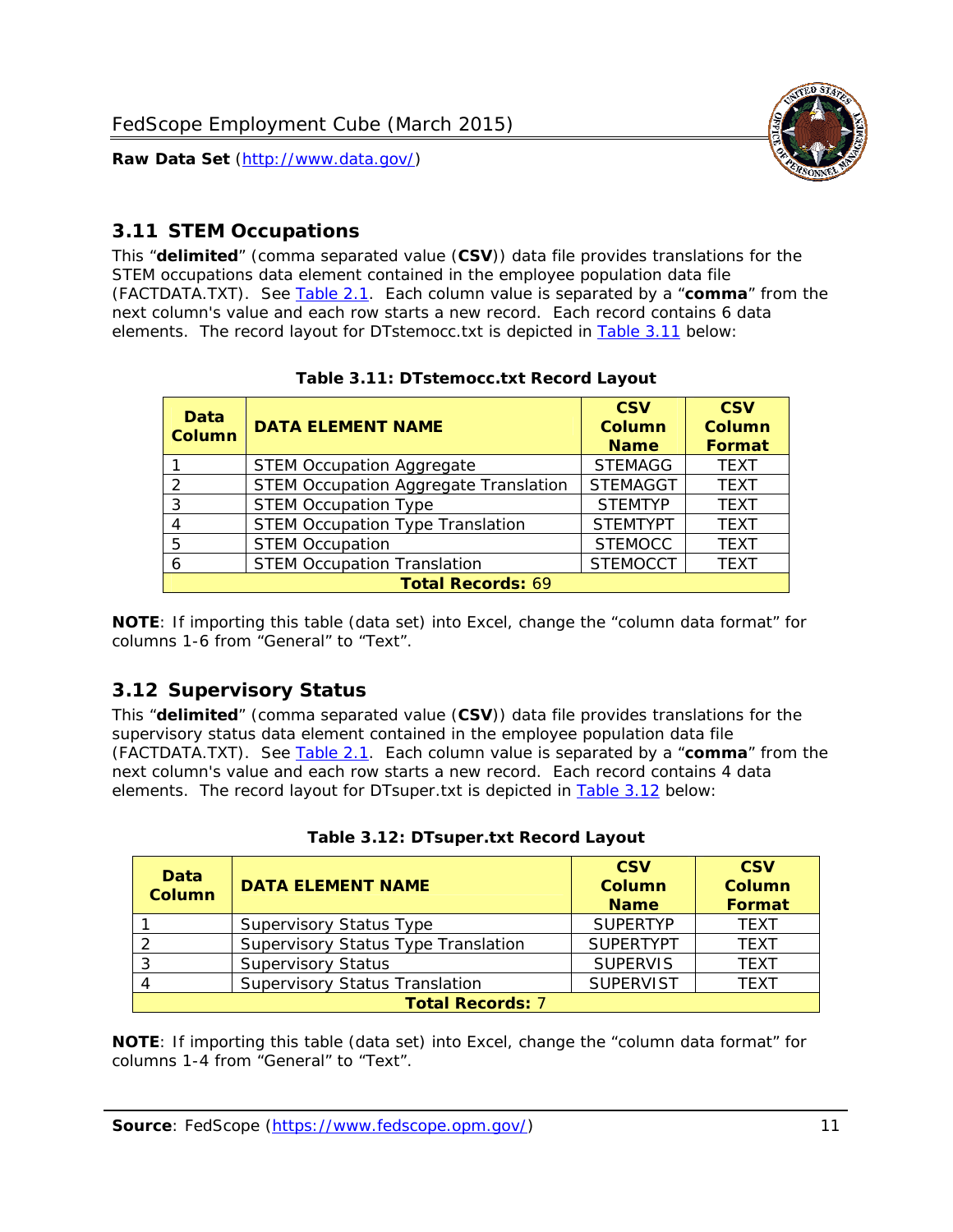

# <span id="page-12-0"></span>*3.13 Type of Appointment*

This "**delimited**" (comma separated value (**CSV**)) data file provides translations for the type of appointment data element contained in the employee population data file (FACTDATA.TXT). See [Table 2.1](#page-4-1). Each column value is separated by a "**comma**" from the next column's value and each row starts a new record. Each record contains 4 data elements. The record layout for DTtoa.txt is depicted in [Table 3.13](#page-12-4) below:

<span id="page-12-4"></span><span id="page-12-2"></span>

| Data<br><b>Column</b> | <b>DATA ELEMENT NAME</b>             | <b>CSV</b><br><b>Column</b><br><b>Name</b> | <b>CSV</b><br><b>Column</b><br>Format |
|-----------------------|--------------------------------------|--------------------------------------------|---------------------------------------|
|                       | Type of Appointment Type             | <b>TOATYP</b>                              | <b>TEXT</b>                           |
|                       | Type of Appointment Type Translation | <b>TOATYPT</b>                             | <b>TEXT</b>                           |
|                       | Type of Appointment                  | TOA                                        | <b>TEXT</b>                           |
|                       | Type of Appointment Translation      | <b>TOAT</b>                                | <b>TEXT</b>                           |
|                       | <b>Total Records: 21</b>             |                                            |                                       |

#### **Table 3.13: DTtoa.txt Record Layout**

**NOTE**: If importing this table (data set) into Excel, change the "column data format" for columns 1-4 from "General" to "Text".

#### <span id="page-12-1"></span>*3.14 Work Schedule*

<span id="page-12-5"></span>This "**delimited**" (comma separated value (**CSV**)) data file provides translations for the work schedule data element contained in the employee population data file (FACTDATA.TXT). See [Table 2.1](#page-4-1). Each column value is separated by a "**comma**" from the next column's value and each row starts a new record. Each record contains 4 data elements. The record layout for DTwrksch.txt is depicted in [Table 3.14](#page-12-5) below:

<span id="page-12-3"></span>

| Data<br>Column           | <b>DATA ELEMENT NAME</b>       | <b>CSV</b><br><b>Column</b><br><b>Name</b> | <b>CSV</b><br>Column<br><b>Format</b> |  |  |
|--------------------------|--------------------------------|--------------------------------------------|---------------------------------------|--|--|
|                          | Work Schedule Type             | <b>WSTYP</b>                               | <b>TEXT</b>                           |  |  |
| 2                        | Work Schedule Type Translation | <b>WSTYPT</b>                              | <b>TFXT</b>                           |  |  |
| 3                        | Work Schedule                  | <b>WORKSCH</b>                             | <b>TFXT</b>                           |  |  |
|                          | Work Schedule Translation      | <b>WORKSCHT</b>                            | <b>TFXT</b>                           |  |  |
| <b>Total Records: 12</b> |                                |                                            |                                       |  |  |

|  | Table 3.14: DTwrksch.txt Record Layout |  |
|--|----------------------------------------|--|
|  |                                        |  |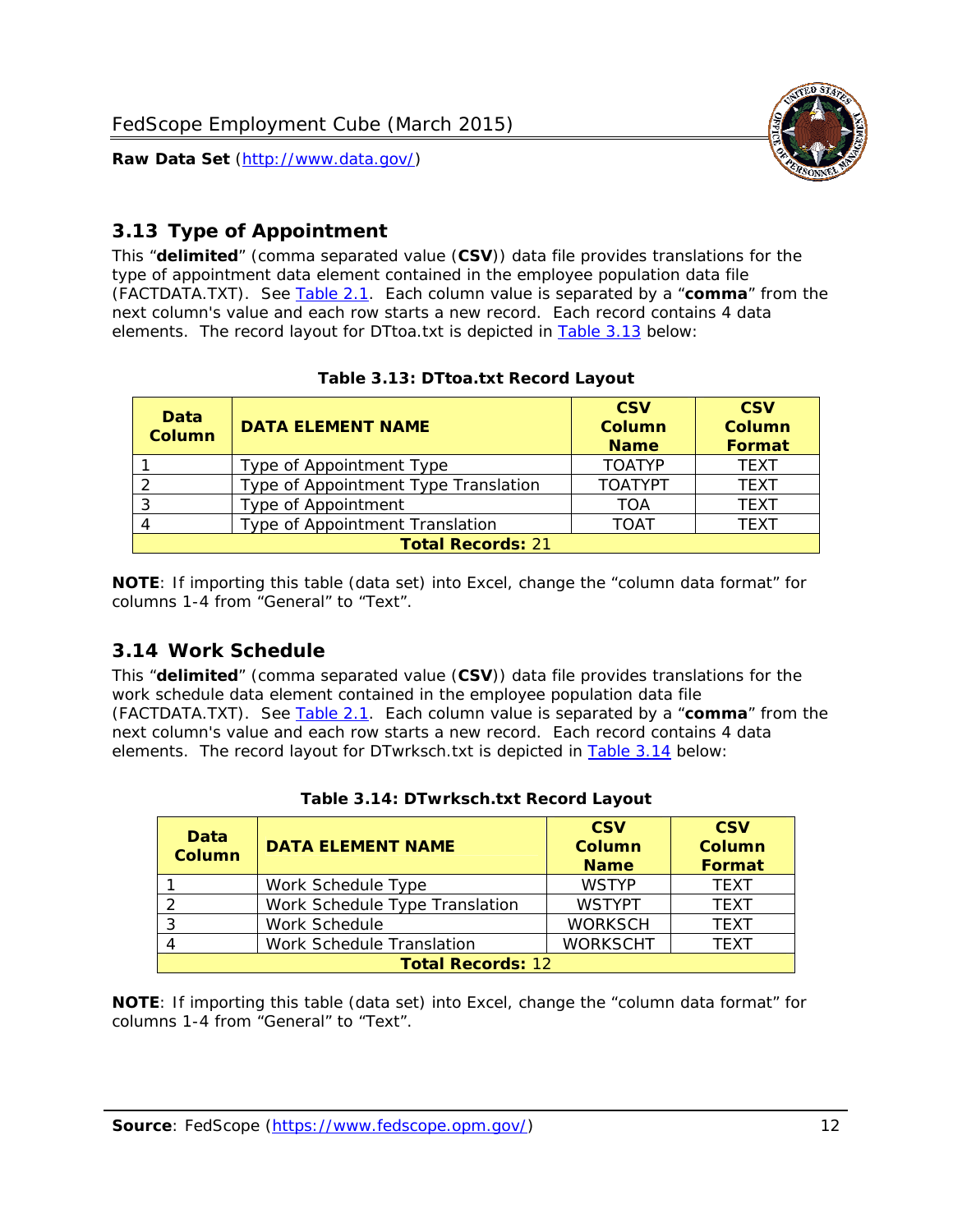

#### <span id="page-13-0"></span>*3.15 Work Status*

<span id="page-13-4"></span><span id="page-13-2"></span>This "**delimited**" (comma separated value (**CSV**)) data file provides translations for the work status data element contained in the employee population data file (FACTDATA.TXT). See [Table 2.1](#page-4-1). Each column value is separated by a "**comma**" from the next column's value and each row starts a new record. Each record contains 2 data elements. The record layout for DTwkstat.txt is depicted in [Table 3.15](#page-13-4) below:

| Data<br><b>Column</b>   | <b>DATA ELEMENT NAME</b>       | <b>CSV</b><br>Column<br><b>Name</b> | <b>CSV</b><br>Column<br>Format |
|-------------------------|--------------------------------|-------------------------------------|--------------------------------|
|                         | Work Status                    | <b>WORKSTAT</b>                     | TFXT                           |
|                         | <b>Work Status Translation</b> | <b>WORKSTATT</b>                    | TFXT                           |
| <b>Total Records: 2</b> |                                |                                     |                                |

#### **Table 3.15: DTwkstat.txt Record Layout**

**NOTE**: If importing this table (data set) into Excel, change the "column data format" for columns 1-2 from "General" to "Text".

#### <span id="page-13-1"></span>*3.16 Date*

<span id="page-13-5"></span><span id="page-13-3"></span>This "**delimited**" (comma separated value (**CSV**)) data file provides translations for the status file month date data element contained in the employee population data file (FACTDATA.TXT). See [Table 2.1](#page-4-1). Each column value is separated by a "**comma**" from the next column's value and each row starts a new record. Each record contains 2 data elements. The record layout for DTdate.txt is depicted in [Table 3.16](#page-13-5) below:

| Data<br><b>Column</b>   | <b>DATA ELEMENT NAME</b> | <b>CSV</b><br>Column<br><b>Name</b> | <b>CSV</b><br>Column<br><b>Format</b> |
|-------------------------|--------------------------|-------------------------------------|---------------------------------------|
|                         | File Date                | <b>DATECODE</b>                     | TFXT                                  |
|                         | File Date Translation    | <b>DATECODET</b>                    | TFXT                                  |
| <b>Total Records: 1</b> |                          |                                     |                                       |

**Table 3.16: DTdate.txt Record Layout**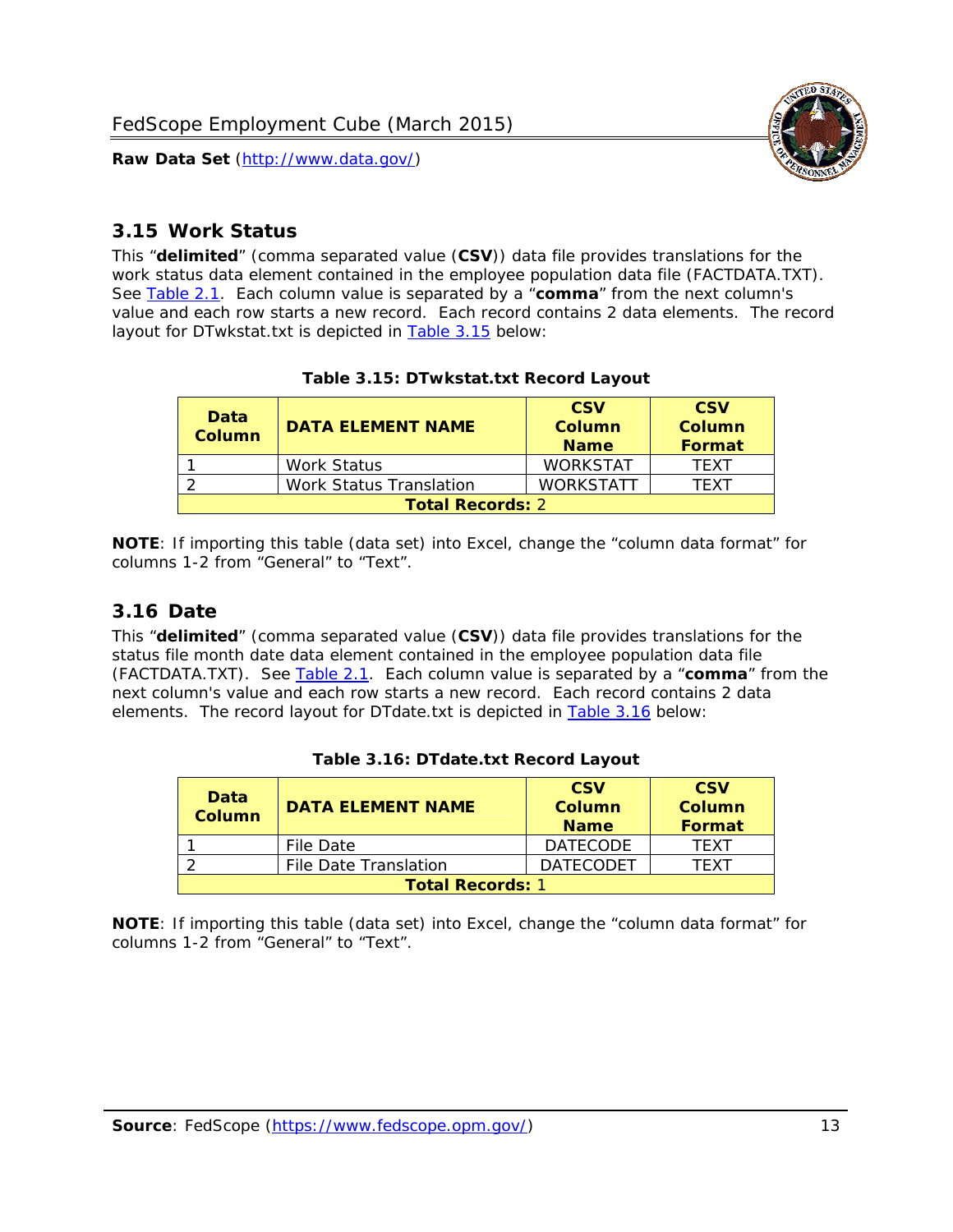<span id="page-14-0"></span>

There is no translation file for this data element. Every record in the employee population data file (FACTDATA.TXT) contains a value of "1" for this field. See Chapter [4.17](#page-16-8) for definition of **Employment**.

#### <span id="page-14-1"></span>*3.18 Average Salary*

There is no translation file for this data element. See Chapter [4.18](#page-17-1) for definition of [Average](#page-17-1) **[Salary](#page-17-1) [Average Salary.](#page-17-1)** 

#### <span id="page-14-2"></span>*3.19 Average Length of Service*

There is no translation file for this data element. See Chapter [4.19](#page-17-2) for definition of [Average](#page-17-2) Length of Service

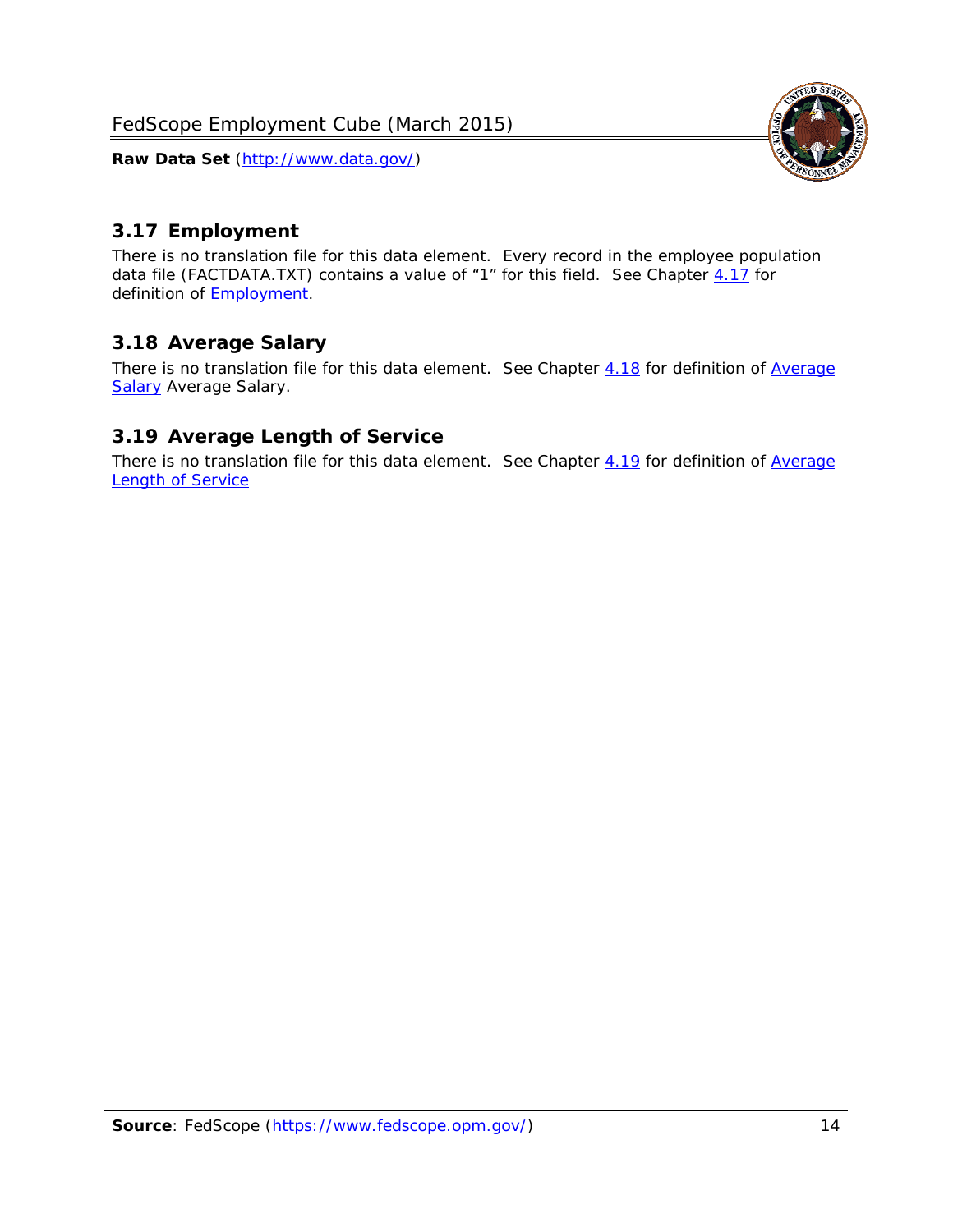

# <span id="page-15-0"></span>**4 DATA DEFINITIONS**

#### <span id="page-15-1"></span>*4.1 Agency*

The employing organization.

#### <span id="page-15-2"></span>*4.2 Location*

The official duty station of an employee. Locations in the United States are defined in terms of states. Locations outside the United States are defined in terms of countries and U.S. territories.

#### <span id="page-15-3"></span>*4.3 Age*

An employee's age. Age is displayed in five-year intervals, except for an initial interval of less than 20 years and a final interval of 65 years or more.

#### <span id="page-15-4"></span>*4.4 Education Level*

The extent of an employee's educational attainment from an accredited institution.

#### <span id="page-15-5"></span>*4.5 General Schedule & Equivalent Grade*

The General Schedule grade for pay plans in the General Schedule and Equivalent pay plan category (See [Pay Plan & Grade](#page-16-0)).

#### <span id="page-15-6"></span>*4.6 Length of Service*

The number of years of Federal civilian employment, creditable military service, and other service made creditable by specific legislation. Length of service is grouped by five-year intervals, except for:

- a. the initial intervals of less than 1 year, 1-2 years, and 3-4 years and
- b. the final interval of 35 years or more.

#### <span id="page-15-7"></span>*4.7 Occupation*

An employee's occupation as defined by the Office of Personnel Management (OPM).

#### <span id="page-15-8"></span>*4.8 Occupation Category*

Occupational categories are defined by the educational requirements of the occupation and the subject matter and level of difficulty or responsibility of the work.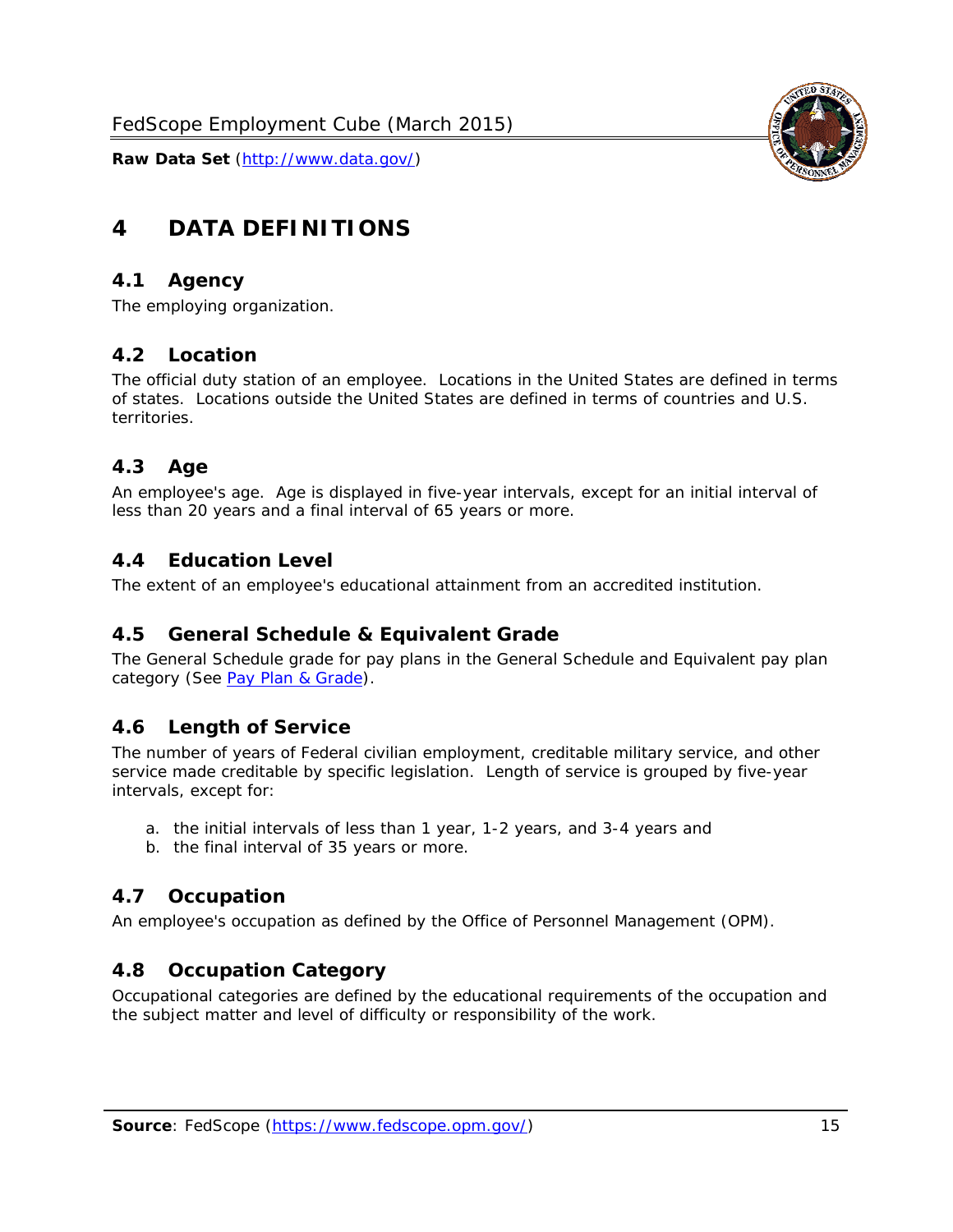

### <span id="page-16-0"></span>*4.9 Pay Plan & Grade*

The pay system and, where applicable, the grade used to determine an employee's basic pay rate. Grade denotes a hierarchical position in a pay plan and is sometimes referred to as level, class, rank, or pay band.

## <span id="page-16-1"></span>*4.10 Salary Level*

An employee's adjusted basic pay, which is an annualized rate of pay. Adjusted basic pay is the sum of an employee's rate of basic pay plus any locality comparability payment and/or special pay adjustment for law enforcement officers. Salaries are grouped by \$10,000 intervals, except for an initial interval of less than \$20,000 and a final interval of \$180,000 or more.

An employee's actual earnings may be more or less than the annualized rate because of factors such as overtime, shift differentials, less than full time work, or leave without pay.

#### <span id="page-16-2"></span>*4.11 STEM Occupations*

Listing of occupations grouped into the following four occupational series:

- 1. **S**cience
- 2. **T**echnology
- 3. **E**ngineering
- 4. **M**athematics

#### <span id="page-16-3"></span>*4.12 Supervisory Status*

The nature of managerial, supervisory, or non-supervisory responsibility assigned to an employee's position.

#### <span id="page-16-4"></span>*4.13 Type of Appointment*

An employee's appointment in terms of permanence and competitiveness.

#### <span id="page-16-5"></span>*4.14 Work Schedule*

The time basis on which an employee is scheduled to work.

#### <span id="page-16-6"></span>*4.15 Work Status*

A combination of Type of Appointment and Work Schedule data elements. The Work Status data element is limited to "Non-Seasonal Full Time Permanent" and "Other Employees".

#### <span id="page-16-7"></span>*4.16 Date*

<span id="page-16-8"></span>The file date (e.g. March 2015 represented by 201503).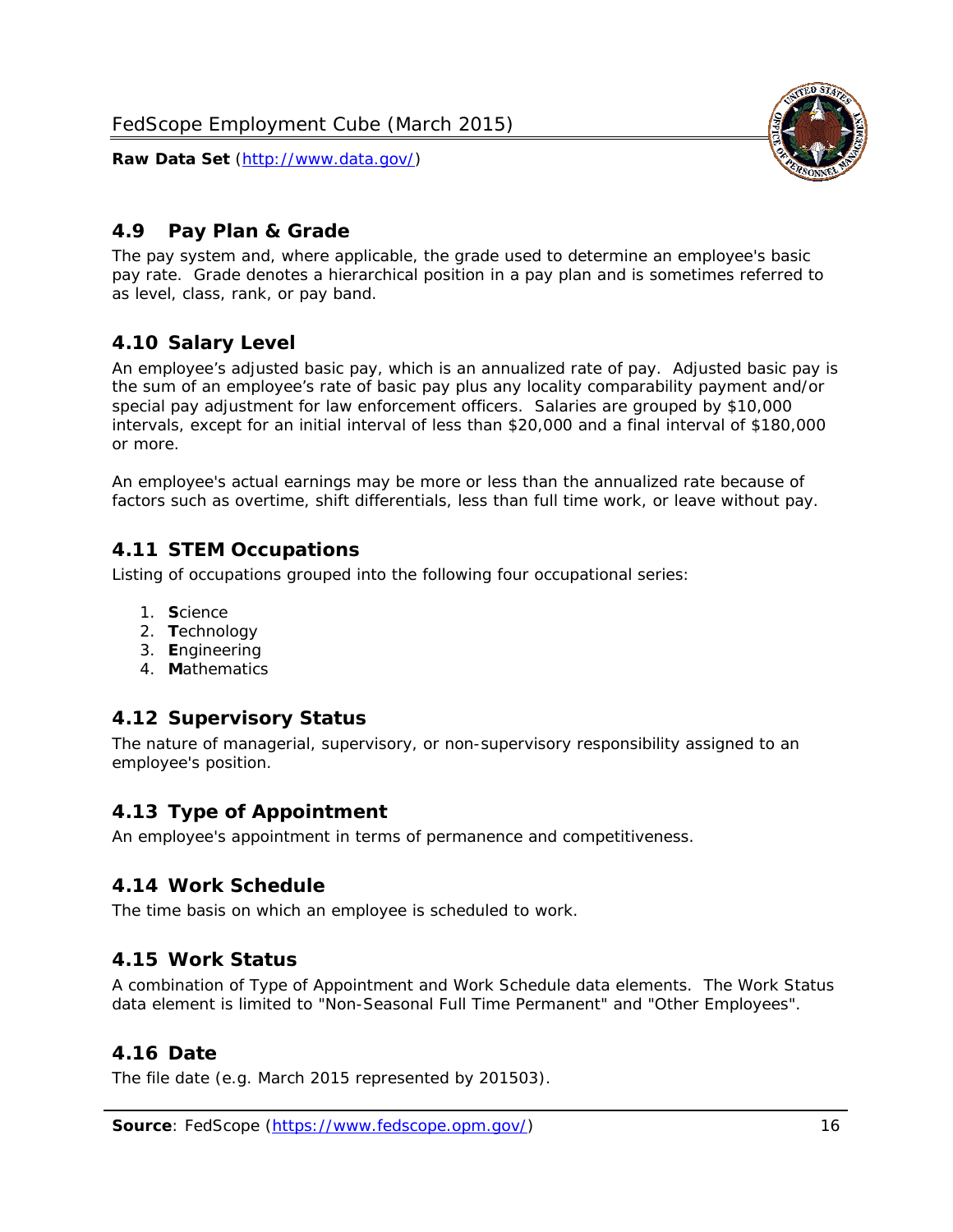

# <span id="page-17-0"></span>*4.17 Employment*

A measure representing the number of employees in pay status at the end of the quarter (or end of the pay period prior to the end of the quarter).

## <span id="page-17-1"></span>*4.18 Average Salary*

A measure representing the average adjusted basic pay, an annualized rate of pay. Adjusted basic pay is the sum of an employee's rate of basic pay and any locality comparability payment and/or special pay adjustment for law enforcement officers.

An employee's actual earnings may be more or less than the annualized rate because of factors such as overtime, shift differentials, less than full time work, or leave without pay.

Invalid salary values are excluded from the average. A large number of invalid values could invalidate the average. To obtain counts of invalid values, display the data using the Salary Level dimension (See [Salary Level\)](#page-16-1).

## <span id="page-17-2"></span>*4.19 Average Length of Service*

A measure representing the average number of years of Federal civilian employment and creditable military service.

Invalid values are excluded from the average. A large number of invalid values could invalidate the average. To obtain counts of invalid values, display the data using the Length of Service dimension (See [Length of Service](#page-15-6)).